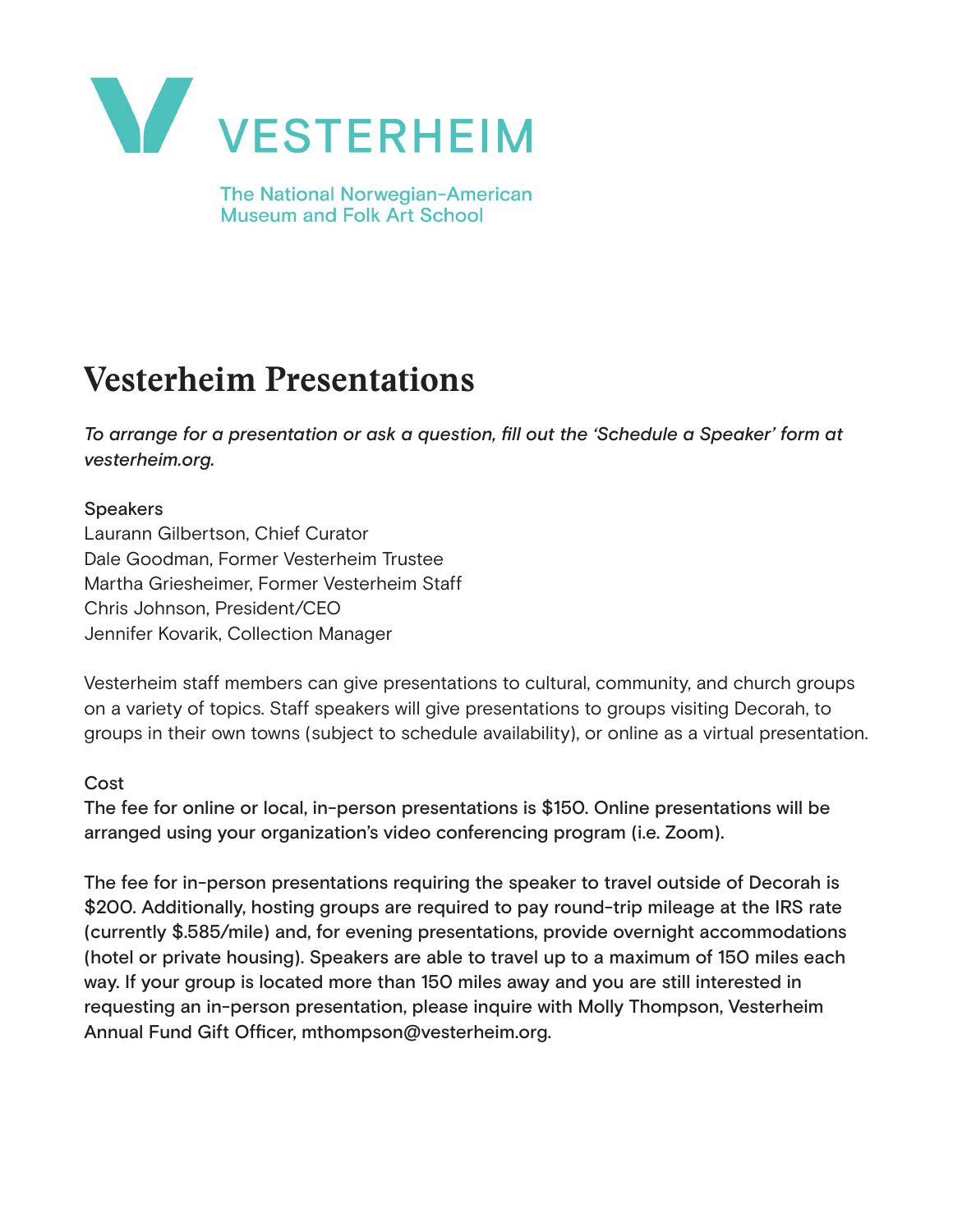## **Hva Skjer? What's On at Vesterheim**

#### *What's New at Vesterheim*

#### Chris Johnson

There are always exciting things happening at Vesterheim Norwegian-American Museum. Find out the latest news about exhibitions, events, and other programs.

## *Involve Me and I'll Understand: Engaging Youth at Vesterheim Museum*

#### Jennifer Kovarik

Learn how Vesterheim is helping kids make sense of history and culture through handson, object-based learning experiences. Two innovative programs serve hundreds of third and fourth grade students throughout the school year by immersing them in authentic, meaningful, and fun(!) activities that utilize the museum's broad collections as a lens through which to view and better understand specific time periods or events in U.S. history as well as the numerous cultures that have contributed to American society. Activities may be adaptable for your community or organization.

### **Folk Art and Fine Art**

#### *Antique ID*

#### Laurann Gilbertson

Bring a favorite piece and learn more about your Norwegian antique or family heirloom. Laurann Gilbertson will help you learn about your object's age, origin, and function. Please note that she cannot give valuations or appraisals.

#### *The History of Norwegian Sweaters*

#### Laurann Gilbertson

Learn about the history of different types and styles of Norwegian sweaters, including Setesdal, Fana, Marius, and Olympic. Gilbertson will also talk about the symbolism behind some of the patterns and colors on sweaters made today. Be sure to invite your audience to wear their favorite sweater. Or look more broadly at Nordic knitting in the presentation *A History of Norwegian Knitting.* 

## *Patterns of the New World: Quilts from Vesterheim's Textile Collection*

#### Laurann Gilbertson

Can you imagine a time and place without quilts? It may be hard to believe, but few Norwegians in the nineteenth century had ever seen quilts. Immigrants to the United States needed quilts for warmth and to help their homes look more American. Quilts from Vesterheim's Textile Collection tell the story of the immigrant experience between 1860 and 1940. Enjoy the general program or focus in on religion in the presentation *Religion and Norwegian-American Quilts.* Both are thirty-minute presentations with slides.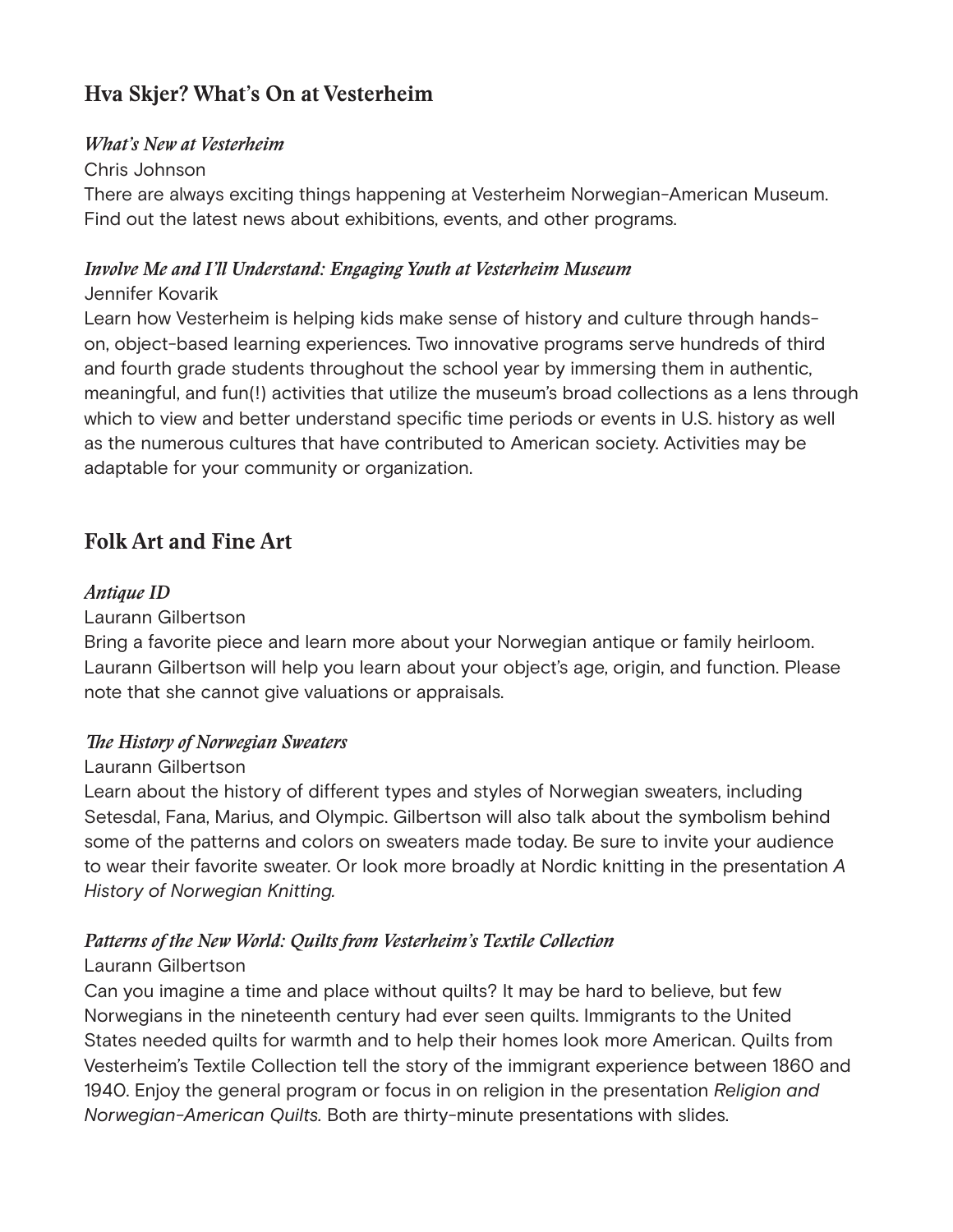#### *The Power of Silver: Traditional Norwegian Jewelry*

#### Laurann Gilbertson

For centuries, Norwegians have treasured the beauty of silver. Silver showed the prosperity of a family, and, according to folk belief, could cure sickness in humans and livestock, improve crops, and protect against storms and evil spirits. Brooches were more than simple shirt fasteners. This program (with slides) describes different styles of silver brooches, jewelry, and the beliefs surrounding this powerful metal.

#### *Sacred Symbols: The Folk Art of Norway*

#### Laurann Gilbertson

Learn about the many symbols that have come down from ancient times and how they were used in Norway in the nineteenth century. Many of the symbols, used on textiles, wood, horn, and other materials, fall into one of the following functions: good luck, fertility, protection, and linking the human and spiritual worlds.

#### *Scandinavian Modern Design in Norway*

#### Laurann Gilbertson

Norway's contributions to the Scandinavian Modern Design movement were many, even though the artists and products were not as well known as their Danish, Swedish, and Finnish counterparts. Meet some of the most important designers of the mid-twentieth century and learn about their work in furniture, textiles, silver, glass, ceramics, and enamel.

#### *All Tradition is Change*

#### Laurann Gilbertson

Explore and expand your ideas of what is "tradition" and "traditional" while looking at historical objects and pieces made today by artists working "within the tradition." Examples are textiles from Norway and Norwegian America: weaving, quiltmaking, embroidery, baptismal garments, and knitting.

#### *Sigvald Asbjørnsen, Sculptor*

#### Laurann Gilbertson

Based on the popular exhibition, this presentation explores the life and work of Norwegian-American sculptor Sigvald Asbjørnsen, who lived from 1867 to 1954 and was a well-known figure in Chicago's Norwegian art community. Sculptures (monuments, busts, reliefs, and interpretive works) are featured, along with the pastel drawings Asbjørnsen preferred in his later years.

#### *Norwegian Folk Costumes: A Living Tradition*

#### Laurann Gilbertson

Norway's tradition of colorful folk costumes is as old as the Middle Ages, and as young as the 1940s. Learn about the history of costumes from Hardanger, Telemark, Hallingdal, and many other regions of Norway. The forces of politics, fashion, and immigration have left their mark on this important part of Norwegian and Norwegian-American folk culture.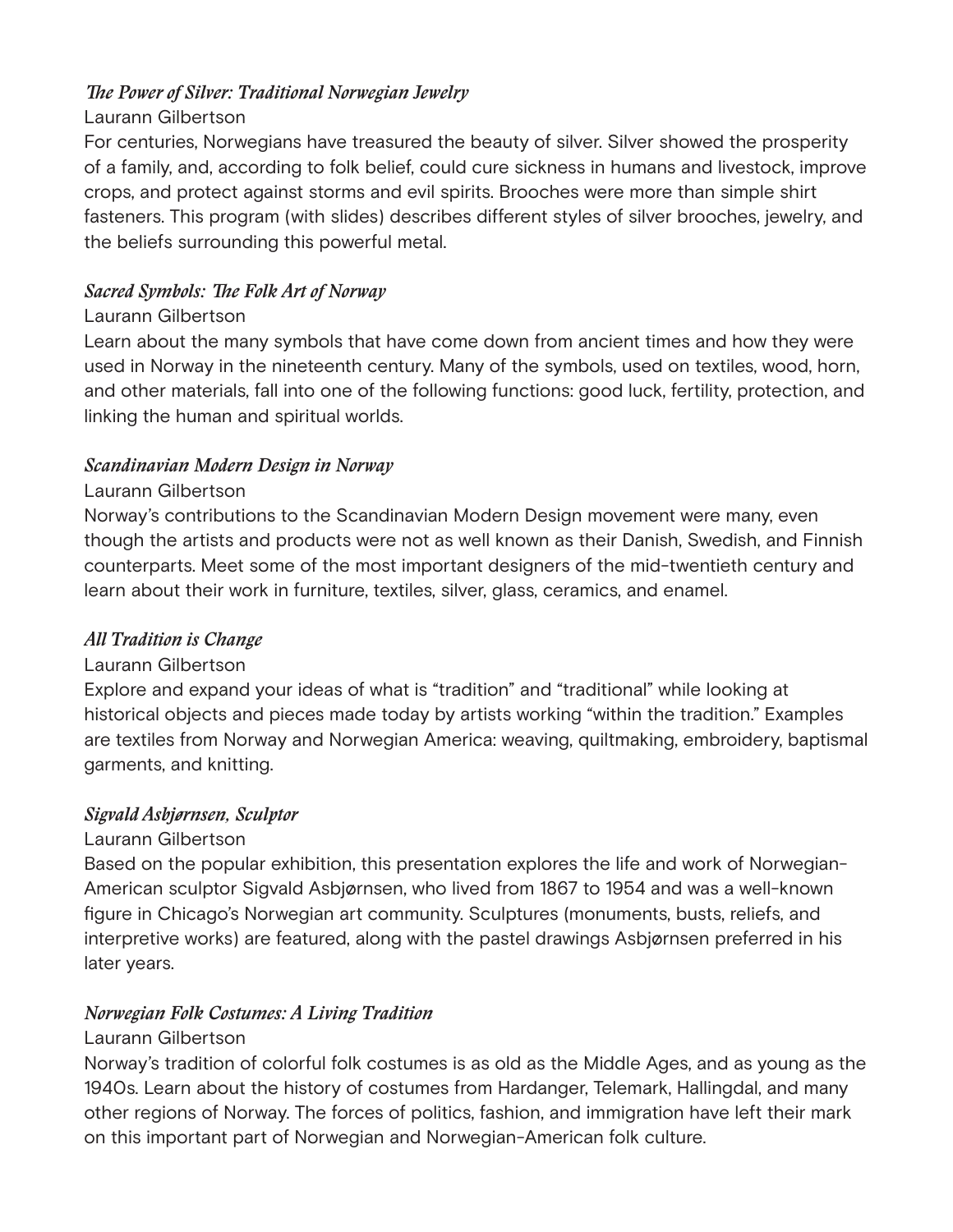#### *The Extraordinary Aprons of Evelina Grimes*

#### Laurann Gilbertson

Aprons are usually utilitarian accessories, but a large number of aprons, now at Vesterheim, were made by one woman for the reasons of self expression and public entertainment. Evelina Oppegard Grimes was well known to Minnesota community groups in the 1960s and 1970s as the creator of "apron art." The program introduces Grimes, then focuses on the themes and decorative techniques used on the 122 aprons.

#### *Warmth and Color: Traditional Norwegian Coverlets*

#### Laurann Gilbertson

In farm homes all across Norway, women wove warm, wool coverlets for their beds. These colorful coverlets, called åklær, were also used as wall hangings on festive occasions. They played important roles during baptism, weddings, and funerals. They came to America with the immigrants and were an important reminder of their life in Norway. The presentation is illustrated with images of many of Vesterheim's 140 coverlets.

#### *Weaving Bewitchment: Gerhard Munthe's Folk-Tale Tapestries*

#### Laurann Gilbertson

This slide presentation profiles Norwegian artist (landscape painter, muralist, book illustrator) Gerhard Munthe and his rocky road to tapestry design. Munthe was active at the time Norway was gaining independence from Sweden and his work was seen as being in a new "national" style. The tapestries woven from his designs became famous for the dramatic folk tales they depicted.

## **History and Culture**

#### *Unbending Purpose: Conflict, Controversy, and the Founding of Norwegian-American Lutheran Colleges*

#### Jennifer Kovarik

"A hundred higher schools in a hundred years! That is the mark reached by the Norwegians in America." Academies, preparatory schools, colleges, and seminaries were established in many Norwegian communities throughout the United States. Very early in their history, Norwegians in America agreed upon the need for schools of higher education; however, they could not always agree upon how and sometimes even where to do this. Learn about some of the nineteenth and early twentieth century doctrinal controversies and personal conflicts within the Lutheran churches that produced these schools and even helped some survive into the present day.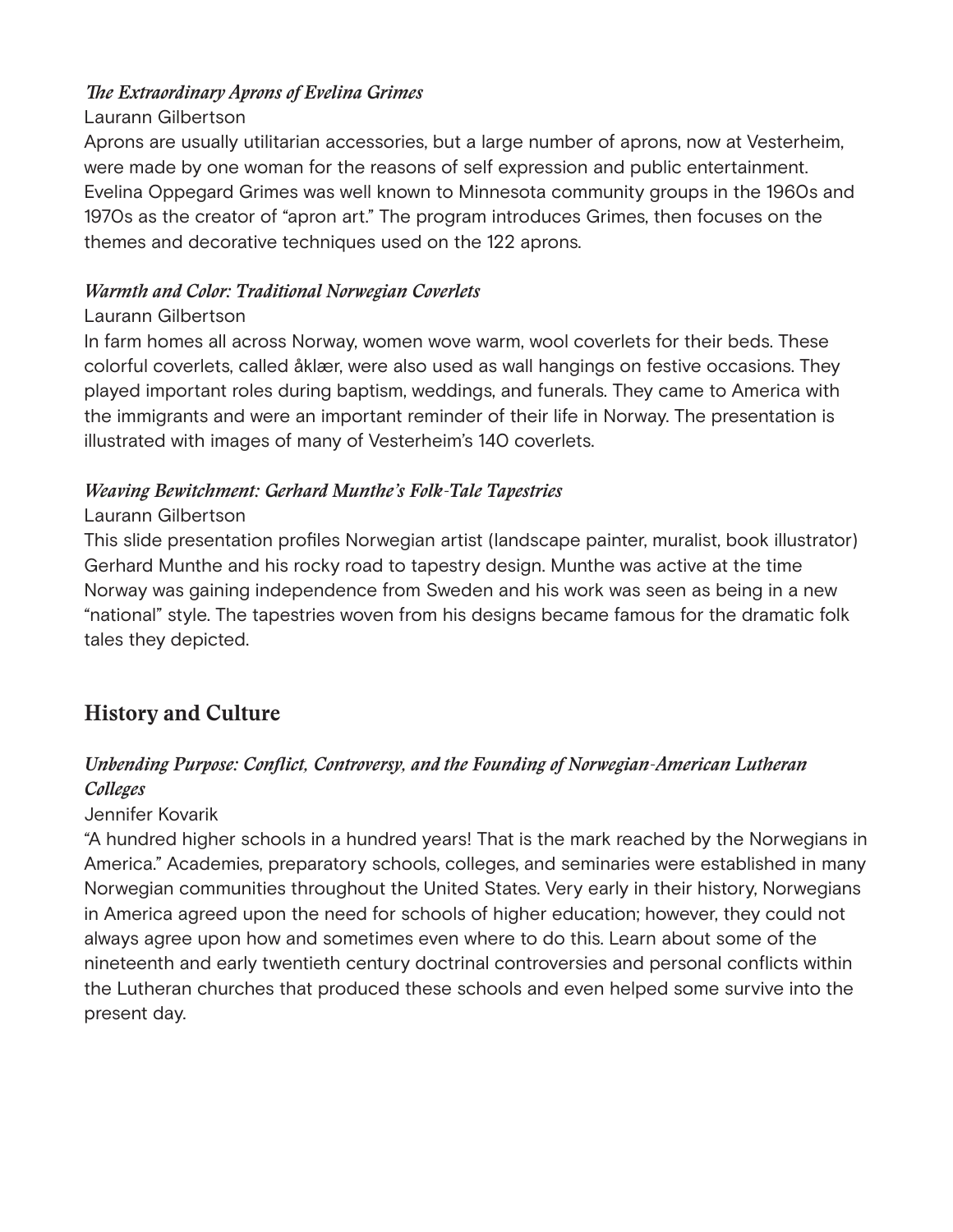#### *Careers of Service: The Norwegian Lutheran Deaconesses*

#### Laurann Gilbertson

Deaconesses, women called to serve the church and humankind, come from a tradition dating from Biblical times to the Middle Ages. Their work was revived in Germany in 1836 and the "modern" diaconate spread to Europe and America. There were three Norwegian Lutheran Deaconess Motherhouses in America—in Brooklyn, Chicago, and Minneapolis. This slide presentation introduces audiences to the women who were deaconesses and their work in hospitals, church parishes, social services, and foreign missions.

#### *Rocks and Hard Places: Emigration through the Lens of Knud Knudsen*

#### Chris Johnson, Laurann Gilbertson

Why do people leave their homes in search of a better life? Look for answers in the dramatic black and white photographs of Knud Knudsen, considered one of Norway's most important early photographers. He often returned from his studio in Bergen to the village of Tokheim to capture scenes of everyday life. Despite the idyllic landscape, Knudsen's work vividly shows some of the factors that led to above-average rates of emigration from this region.

#### *In Trunks, Hands, and Hearts: What Norwegian Immigrants Brought to the United States*  Laurann Gilbertson, Jennifer Kovarik

Between 1825 and 1980, nearly one million Norwegians left for new lives in America. Consider the reasons for leaving, what they brought, and where they settled. Explore the immigrant experience through stories associated with artifacts in Vesterheim's collection. This presentation can be customized with artifacts from your state.

#### *Vesterheim's Primstav Murals*

#### Martha Griesheimer

The murals in Vesterheim's Gathering Room were created in 1999 by Norwegian rosemaler Sigmund Aarseth and Iowa rosemaler Sallie DeReus. The murals are an example of interior painting, relatively common in Scandinavia, in which every surface is decorated. The murals are inspired by the primstav, a calendar stick widely used in Norway during the Middle Ages. The initial purpose of the primstav was to help keep track of Saint's days and the church year when Christianity was adopted in the eleventh century. Over time, however, the primstav acquired worldly calendar associations that had to do with seasonal agricultural and domestic activities.